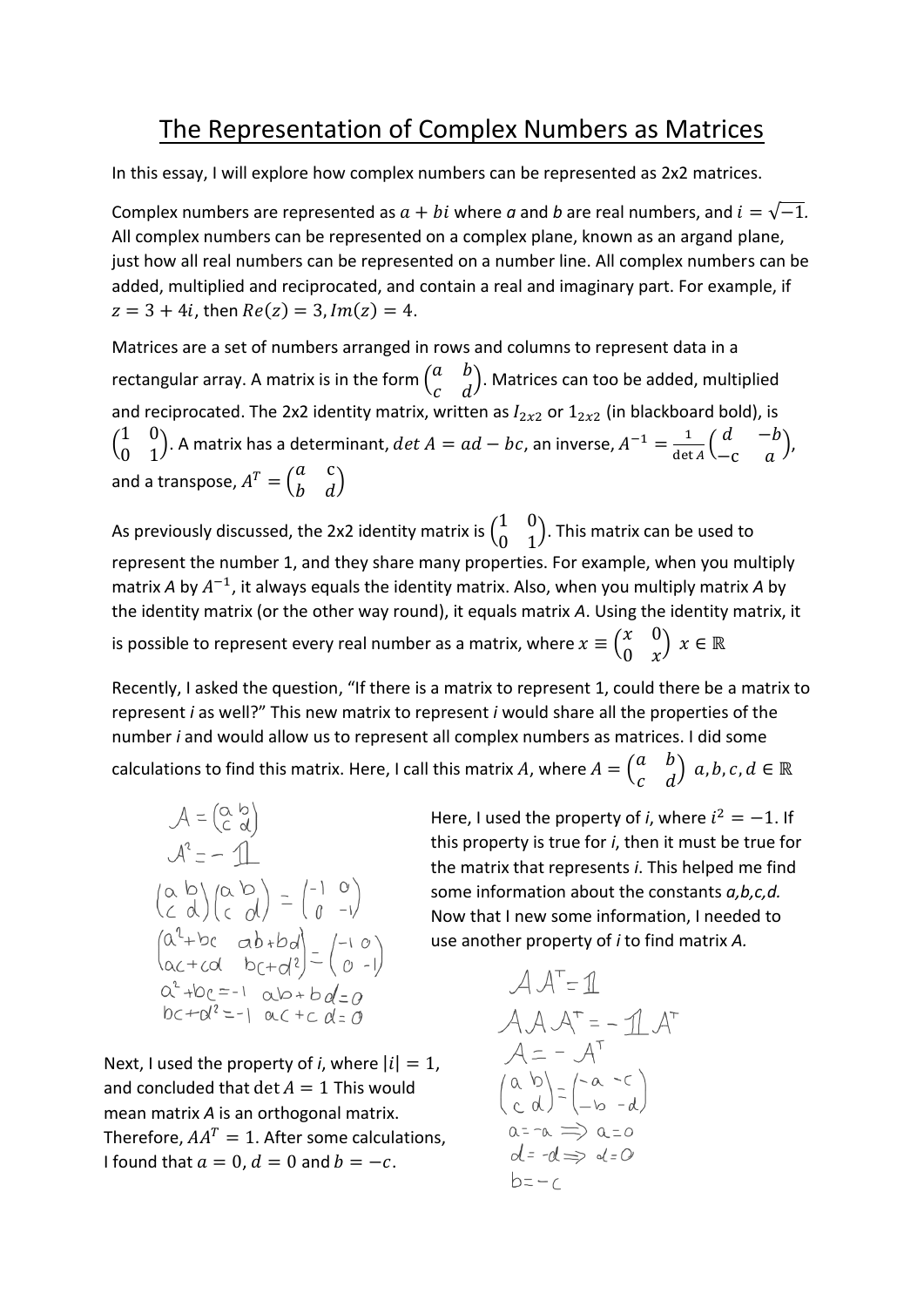With all the information I had gathered, I found the values of *a,b,c,d*. However, I now had two matrices for *A*,  $\begin{pmatrix} 0 & -1 \\ 1 & 0 \end{pmatrix}$  $\left(\begin{matrix} 0 & -1\ 1 & 0 \end{matrix}\right)$  and  $\left(\begin{matrix} 0 & 1\ -1 & 0 \end{matrix}\right)$  $\begin{pmatrix} 0 & 1 \\ -1 & 0 \end{pmatrix}$ . This poses two questions. Why are there two matrices here and which one should we use?

 $a^{2}+bc=-1$ ,  $b=-C$  $b(-b)=-1$  $h = \pm 1, c = \pm 1$ 

The answer to the former question is quite simple: there are in fact two complex numbers which have the properties used to find matrix *A*, *i* and *-i*. Though I attempted to find the matrix which represents *i*, I accidentally found two matrices which represent *i* and *-i*, and I had no idea which was which!

At this point, I decided to research online, where I found that  $\begin{pmatrix} 0 & -1 \\ 1 & 0 \end{pmatrix}$  $\begin{pmatrix} 0 \\ 1 \end{pmatrix}$  was the best matrix out of the two to represent *i*, as it also represents the rotational linear transformation  $\frac{\pi}{2}$ radians anti-clockwise about the origin. This is the exact transformation to map the point *(1,0)* to *(0,1),* which are the numbers *1* and *i* on the argand plane. The other matrix I found,  $\begin{pmatrix} 0 & 1 \\ 1 & 0 \end{pmatrix}$ −1 0 ), can be used to represent *-i.* **Credit: qncubed3 on YouTube for help here**

Now we have found our matrix to represent I, we can finally represent any complex number as a matrix:

$$
z \equiv \text{Re}(z) \begin{pmatrix} 1 & 0 \\ 0 & 1 \end{pmatrix} + \text{Im}(z) \begin{pmatrix} 0 & -1 \\ 1 & 0 \end{pmatrix} z \in \mathbb{C} \quad \text{or} \quad z \equiv \begin{pmatrix} \text{Re}(z) & -\text{Im}(z) \\ \text{Im}(z) & \text{Re}(z) \end{pmatrix} z \in \mathbb{C}
$$

Upon further investigation, any matrix which represents a complex number by the above formula, also represents the linear transformation mapping  $(1.0)$  to  $(Re(z), Im(z))$ , or 1 to *z* on the argand plane. This is useful as it allows us to find a linear transformation to map the point *(1,0)* onto any other point on a plane.

We can also derive the relationship between complex numbers and their matrix counterparts by considering the matrix which represents the anticlockwise rotation about the origin angle  $\theta$ ,  $R_{\theta} = \begin{pmatrix} \cos \theta & -\sin \theta \\ \sin \theta & \cos \theta \end{pmatrix}$  $\begin{bmatrix} \cos \theta & -\sin \theta \\ \sin \theta & \cos \theta \end{bmatrix}$ .

This can be written as  $R_\theta = \cos\theta \left(\begin{matrix} 1 & 0 \ 0 & 1 \end{matrix}\right)$  $\begin{pmatrix} 1 & 0 \\ 0 & 1 \end{pmatrix}$  + sin  $\theta$   $\begin{pmatrix} 0 & -1 \\ 1 & 0 \end{pmatrix}$  $\begin{pmatrix} 0 & 1 \\ 1 & 0 \end{pmatrix}$  and when we convert the two matrices into 1 and *i*, we get  $R_{\theta} = \cos \theta + i \sin \theta$ . This is very similar to Euler's Formula,  $e^{i\theta} = \cos^{\theta} + i \sin \theta$ . Here, we can see that multiplying by  $e^{i\theta}$  will rotate our complex number  $\theta$  radians anti-clockwise about the origin, and so does our matrix as a linear transformation. Writing a complex number in the form  $re^{i\theta}$  allows us to write our matrix as  $\begin{pmatrix} \cos \theta & -\sin \theta \\ \sin \theta & \cos \theta \end{pmatrix}$ rcos  $\theta$   $\theta$   $-\text{rsin }\theta$  ) which is equivalent to our general matrix,  $a + bi \equiv \begin{pmatrix} a & -b \\ b & a \end{pmatrix}$  $\begin{pmatrix} a & b \\ b & a \end{pmatrix}$ . Now we can see that a matrix in the form  $\begin{pmatrix} a & -b \\ b & -a \end{pmatrix}$  $\begin{pmatrix} a & -b \\ b & a \end{pmatrix}$  represents the transformation of the rotation of some angle  $\theta$  followed by the enlargement scale factor  $r$ . **Credit: nagwa.com for this observation.**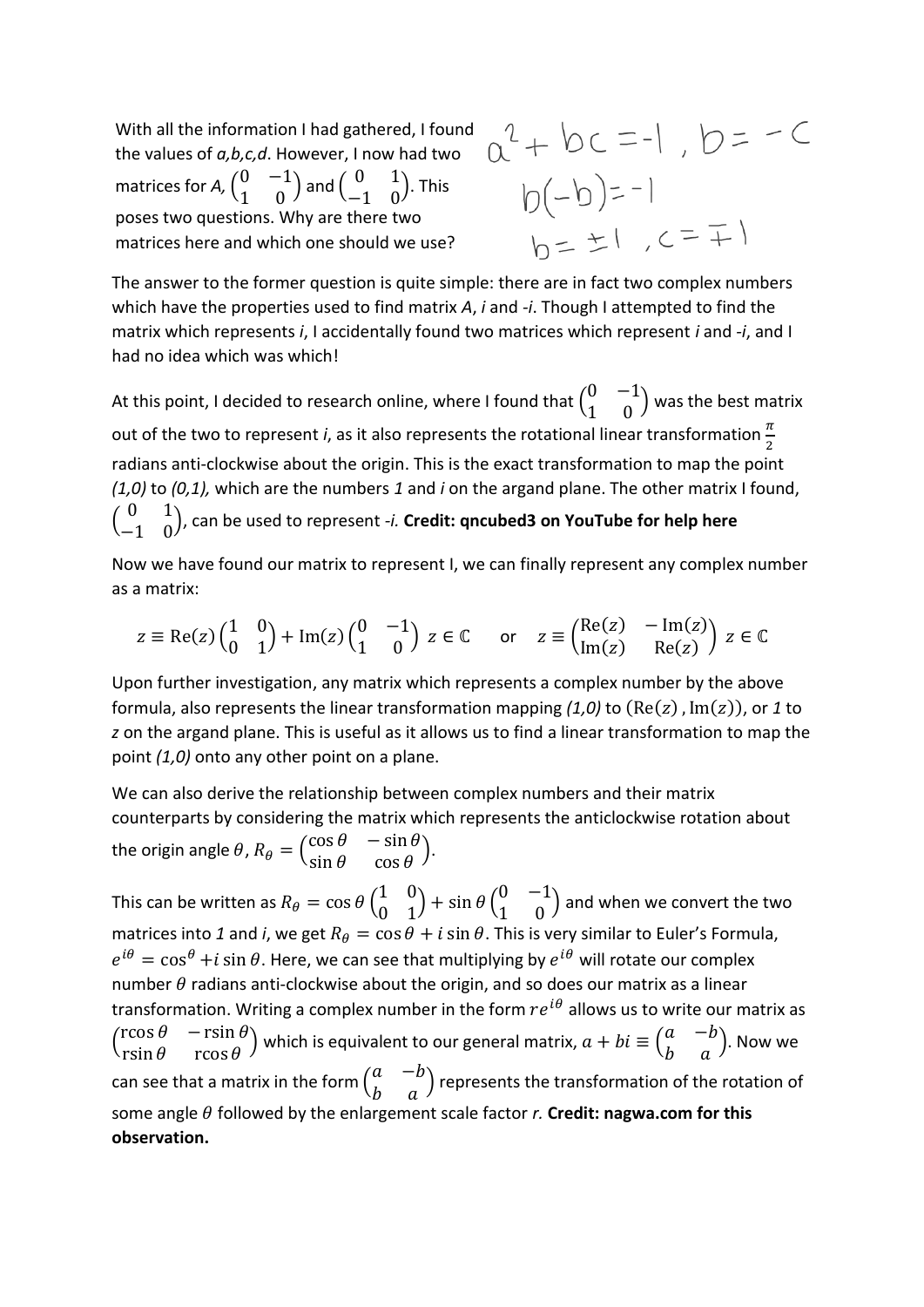The matrices formed using the formula above also have all the properties of complex numbers. They can be added and multiplied to get the same results. Some examples below:

$$
(2+3i)+(5-2i) (1+2i)(-3+4i)
$$
  
\n
$$
(2-3)(-2-3) + (-2-5) (2-1)(-3-4)
$$
  
\n
$$
(2-3)(-2-5) (2-1)(-3-4)
$$
  
\n
$$
(2-3)(-2-1) - 2i
$$

Although it may be quicker to add or multiply without converting the complex numbers into matrices, it is still interesting to see that the properties of complex numbers remain after converting them. It also proves that converting them can be a legitimate method to solving problems involving complex numbers.

These matrices also share all other mathematical properties of complex numbers. This is shown by German Mathematician Jens Fehlau on his series 'Complex Numbers, but Different'. In this series, he explores general operations, complex conjugates, powers of i, vectorspace isomorphisms and many more ideas. **Credit: Flammable Maths on YouTube**

There are a few interesting links betwwen the features of complex numbers and their matrices. If matrix A represents complex number z, then  $\det A = |z|^2$ . Additionally, the transpose of any matrix representing a complex number represents the complex conjugate of that number.

Where representing complex numbers as matrices becomes very useful, is when we must find a reciporacal. Converting to a matrix is great, as it allows us to find the inverse of the matrix formed, then convert back to a complex number afterwards:

$$
\begin{pmatrix} 3+5i \\ 3-5 \\ 53 \end{pmatrix}^{-1} \qquad \begin{pmatrix} -2+ i \\ 1-2 \end{pmatrix}^{-1}
$$
  
\n
$$
= \frac{1}{9-25} \begin{pmatrix} 3 & 5 \\ -5 & 3 \end{pmatrix} \qquad = \frac{1}{4-1} \begin{pmatrix} -2 \\ 1 & -2 \end{pmatrix}^{-1}
$$
  
\n
$$
= \frac{1}{9-25} \begin{pmatrix} 3 & 5 \\ -5 & 3 \end{pmatrix} \qquad = \frac{1}{4-1} \begin{pmatrix} -2 & 1 \\ -1 & -2 \end{pmatrix}
$$
  
\n
$$
= \begin{pmatrix} \frac{3}{24} & \frac{5}{34} \\ -\frac{5}{34} & \frac{3}{34} \end{pmatrix} \Longrightarrow \frac{3}{34} - \frac{5}{34}i = \begin{pmatrix} \frac{2}{5} & \frac{1}{5} \\ \frac{1}{5} & \frac{2}{5} \end{pmatrix} \Longrightarrow -\frac{2}{5} - \frac{1}{5}i
$$